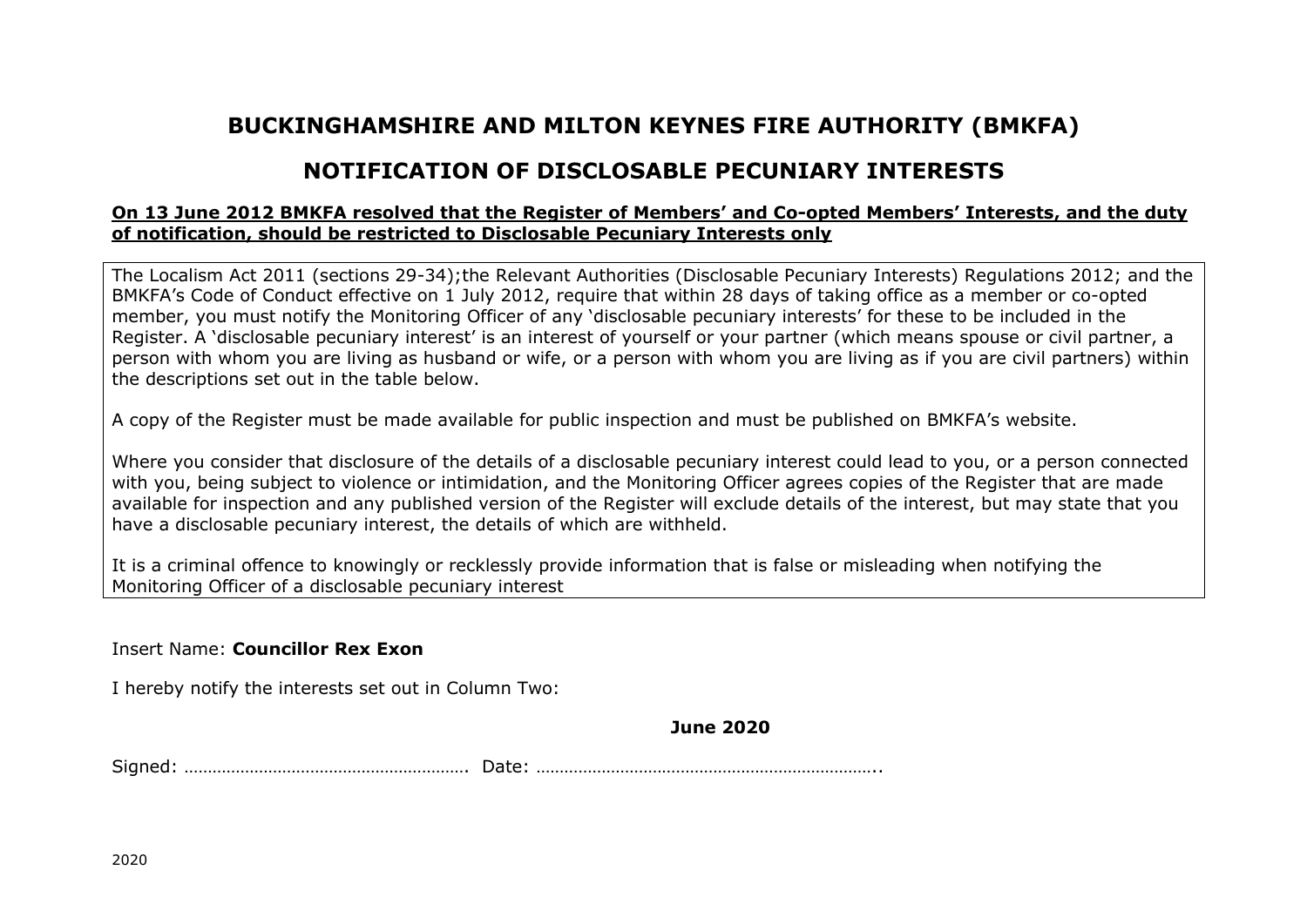| <b>Column One</b>           |                                                                                                                                                                                                                                                                                                                                                                                                                                                                                     | <b>Column Two</b>                                | [Notes]                                                                                                                                                                                                 |
|-----------------------------|-------------------------------------------------------------------------------------------------------------------------------------------------------------------------------------------------------------------------------------------------------------------------------------------------------------------------------------------------------------------------------------------------------------------------------------------------------------------------------------|--------------------------------------------------|---------------------------------------------------------------------------------------------------------------------------------------------------------------------------------------------------------|
|                             |                                                                                                                                                                                                                                                                                                                                                                                                                                                                                     |                                                  | There is no requirement for you to<br>differentiate your disclosable<br>pecuniary interests between those<br>which relate to you personally and<br>those that relate to your spouse or<br>civil partner |
| <b>Category of Interest</b> |                                                                                                                                                                                                                                                                                                                                                                                                                                                                                     | <b>Member's Interests</b>                        |                                                                                                                                                                                                         |
| 1.                          | Any employment, office, trade, profession<br>or vocation carried on for profit or gain<br>[i.e undertaken by you, or your spouse or<br>civil partner]                                                                                                                                                                                                                                                                                                                               | Buckinghamshire and Milton Keynes Fire Authority |                                                                                                                                                                                                         |
| 2.                          | Any payment or provision of any other   Milton Keynes Council<br>financial benefit (other than from BMKFA)<br>made or provided within the twelve<br>months preceding this notification in<br>respect of any expenses incurred by you in<br>carrying out duties as a member, or<br>towards your election expenses.<br>This includes any payment or financial<br>benefit from a trade union within the<br>meaning of the Trade Union and Labour<br>Relations (Consolidation) Act 1992 |                                                  |                                                                                                                                                                                                         |
| 3.                          | Any contract which is made between you,<br>or your spouse or your civil partner* (or a<br>body in which you, or your spouse or your<br>civil partner, has a beneficial interest **)<br>and BMKFA-                                                                                                                                                                                                                                                                                   | <b>TNT Distribution Ltd</b>                      | * "spouse or civil partner" means a<br>person with whom you are living as<br>husband or wife, or a person with<br>whom you are living as if you are civil<br>partners                                   |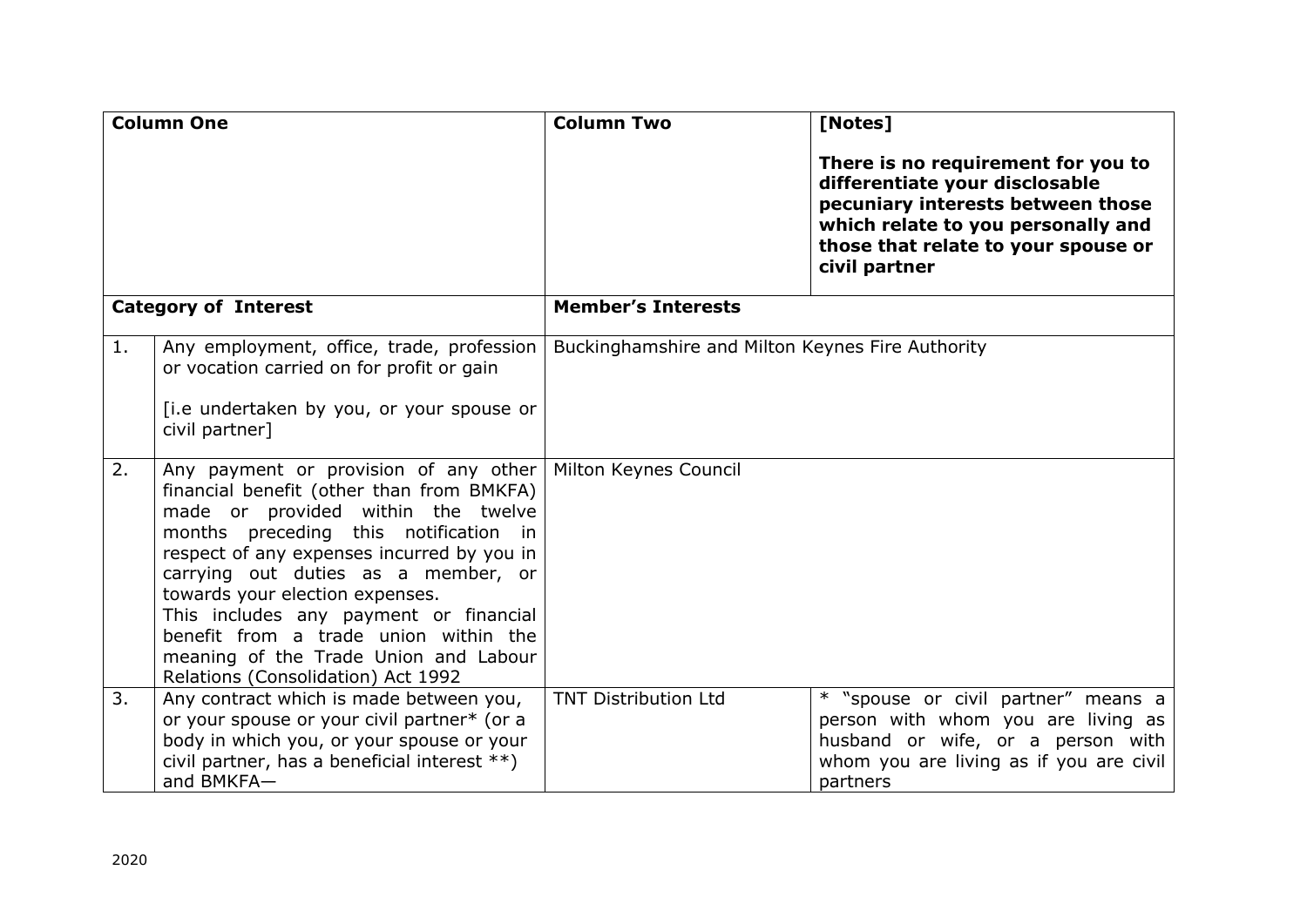|    | (a) under which goods or services are to<br>be provided or works are to be executed;<br>and<br>(b) which has not been fully discharged.                                                                  |                                                                                          | **"body in which you, or your spouse<br>or your civil partner has a beneficial<br>interest" means a firm in which you, or<br>your spouse or your civil partner is a<br>partner or a body corporate of which<br>you, or your spouse or your civil<br>partner is a director (or a member of<br>the committee of management of an<br>industrial and provident society), or in<br>the securities of which you, or your<br>spouse or your civil partner has a<br>beneficial interest |
|----|----------------------------------------------------------------------------------------------------------------------------------------------------------------------------------------------------------|------------------------------------------------------------------------------------------|---------------------------------------------------------------------------------------------------------------------------------------------------------------------------------------------------------------------------------------------------------------------------------------------------------------------------------------------------------------------------------------------------------------------------------------------------------------------------------|
| 4. | Any beneficial interest in land *** which is<br>within the areas of Buckinghamshire and<br>Milton Keynes<br>[i.e of you, or of your spouse or your civil<br>partner,]                                    | Home address:<br>43 Quinton Drive<br><b>Bradwell</b><br>Milton Keynes<br><b>MK13 9HJ</b> | ***"land"<br>excludes<br>easement,<br>an<br>servitude, interest or right in or over<br>land which does not carry with it a right<br>for you, or your spouse or your civil<br>partner (alone or jointly with another)<br>to occupy the land or to receive income                                                                                                                                                                                                                 |
| 5. | Any licence (alone or jointly with others) to<br>occupy land in the areas of<br>Buckinghamshire and Milton Keynes for a<br>month or longer<br>[i.e held by you, or your spouse or your<br>civil partner] | Nil                                                                                      |                                                                                                                                                                                                                                                                                                                                                                                                                                                                                 |
| 6. | Any tenancy where (to your knowledge)-<br>(a) the landlord is BMKFA; and<br>(b) the tenant is a body in which you, or<br>your spouse or your civil partner, has a                                        | Nil                                                                                      |                                                                                                                                                                                                                                                                                                                                                                                                                                                                                 |